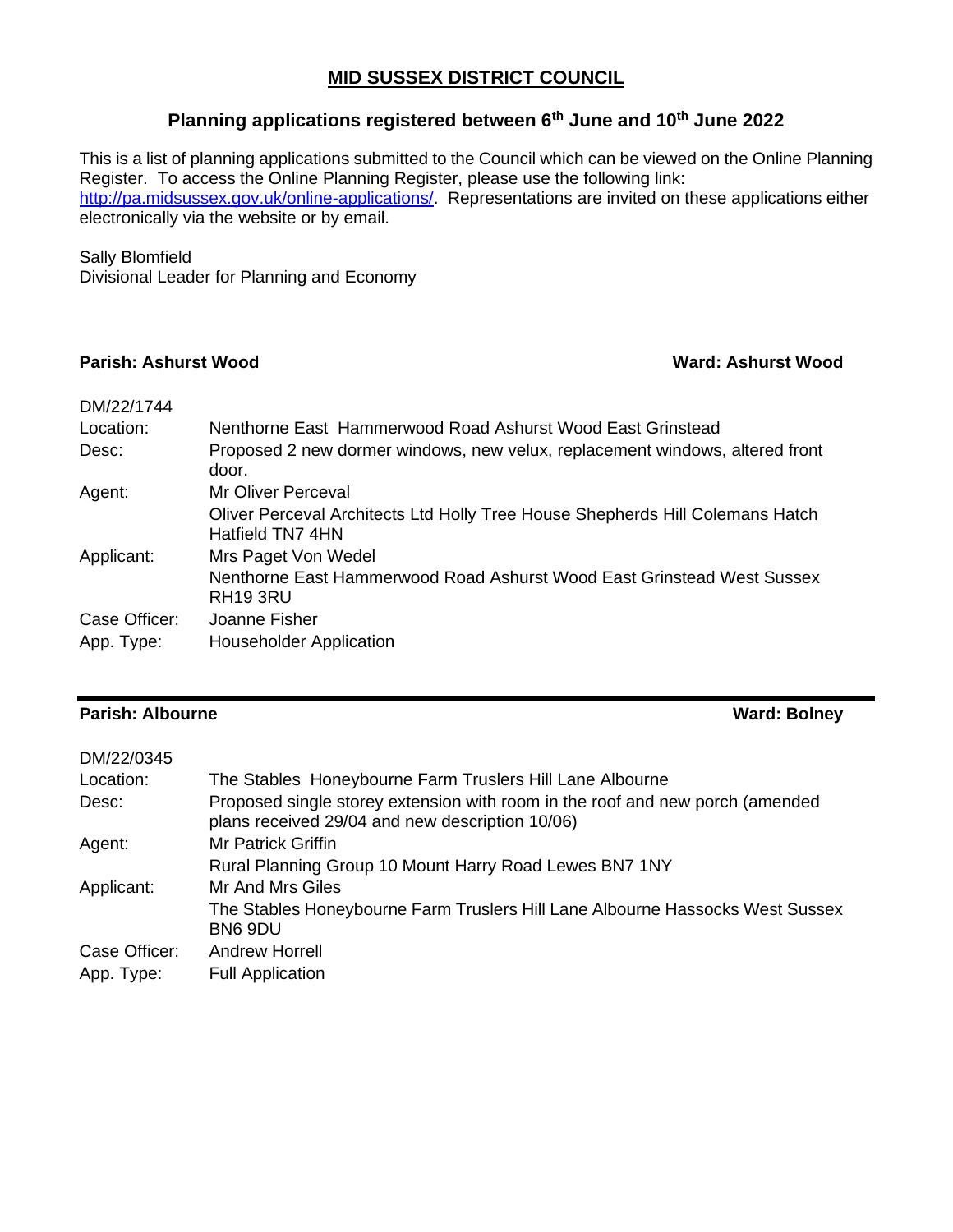## **Parish: Balcombe Ward: Ardingly And Balcombe**

| DM/22/1812    |                                                                                                     |
|---------------|-----------------------------------------------------------------------------------------------------|
| Location:     | 2 London Road Balcombe Haywards Heath West Sussex                                                   |
| Desc:         | Detached double garage. Timber construction with tile roof. Single storey with no<br>accommodation. |
| Applicant:    | Mr. Phil Osborn                                                                                     |
|               | 2 London Road Balcombe Haywards Heath West Sussex RH17 6PZ                                          |
| Case Officer: | Joanne Fisher                                                                                       |
| App. Type:    | <b>Householder Application</b>                                                                      |
|               |                                                                                                     |

## **Parish: Burgess Hill Ward: Burgess Hill - Dunstall**

| DM/22/1208    |                                                                                                                                                   |
|---------------|---------------------------------------------------------------------------------------------------------------------------------------------------|
| Location:     | 4 Withy Bush Burgess Hill West Sussex RH15 8TT                                                                                                    |
| Desc:         | Two storey side extension. Amended drawing received on 06.06.2022 to show<br>windows at first floor in the existing and proposed side elevations) |
| Agent:        | Mr Christopher Jones                                                                                                                              |
|               | Christopher Jones Projects Chapel Cottage 182 Leylands Road Burgess Hill RH15<br>8HS                                                              |
| Applicant:    | Mr And Mrs Shoubridge                                                                                                                             |
|               | 4 Withy Bush Burgess Hill West Sussex RH15 8TT                                                                                                    |
| Case Officer: | Rachel Richardson                                                                                                                                 |
| App. Type:    | <b>Householder Application</b>                                                                                                                    |

## **Parish: Burgess Hill Ward: Burgess Hill - Franklands**

| DM/22/1761    |                                                                                                                                      |
|---------------|--------------------------------------------------------------------------------------------------------------------------------------|
| Location:     | Woodbarton Common Lane Ditchling Hassocks                                                                                            |
| Desc:         | Demolish existing dwelling, erection of a new 6 bedroom dwelling with adjoining 2<br>bedroom annexe, rear swimming pool and decking. |
| Agent:        | Mr Jack Tompkins                                                                                                                     |
|               | Landivar Architects Limited Unit 3 29-42 Windsor Street Brighton BN11RJ                                                              |
| Applicant:    | Mr And Mrs Duddridge                                                                                                                 |
|               | Woodbarton Common Lane Ditchling Hassocks East Sussex BN6 8TP                                                                        |
| Case Officer: | Andrew Horrell                                                                                                                       |
| App. Type:    | <b>Full Application</b>                                                                                                              |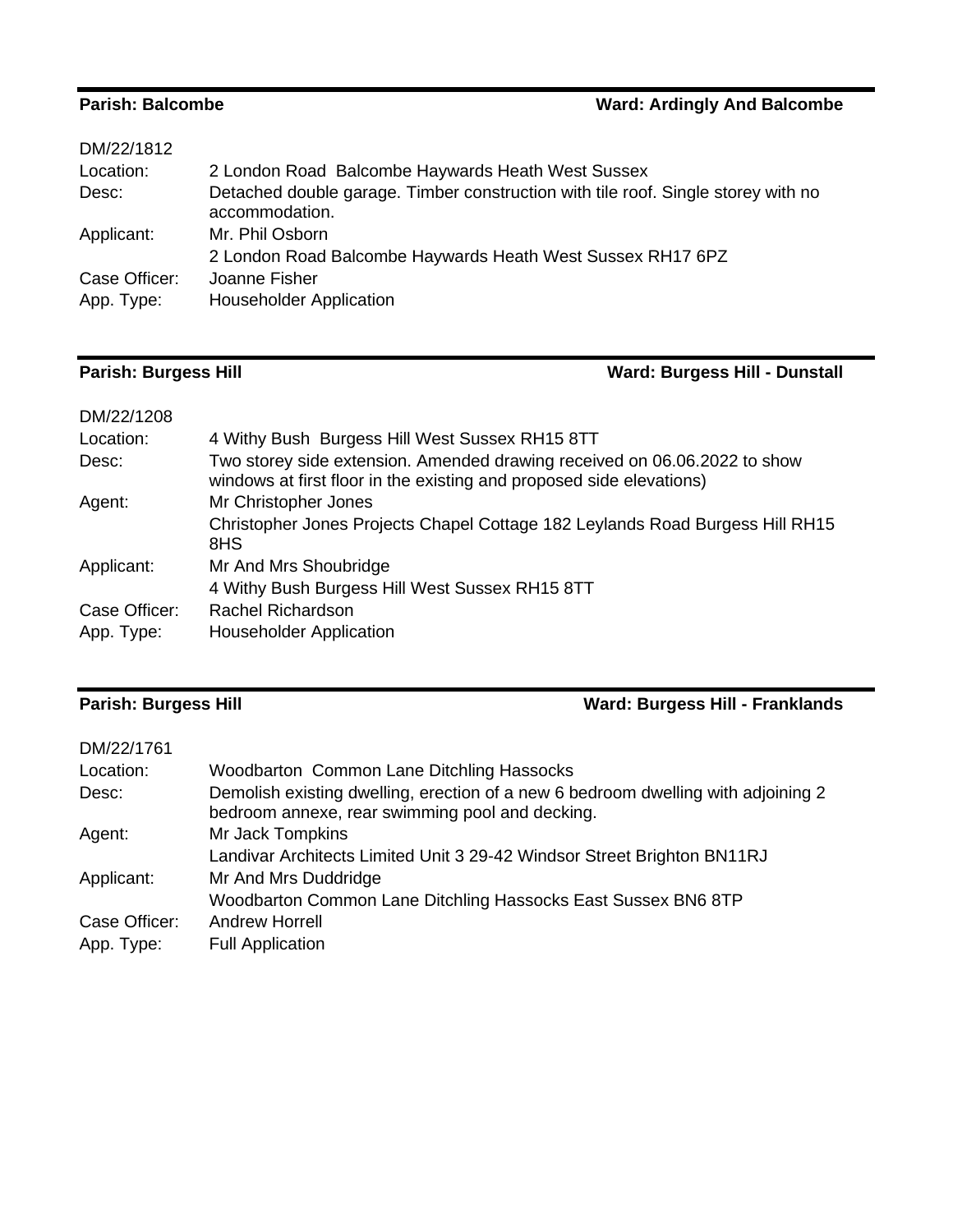# **Parish: Burgess Hill Ward: Burgess Hill - Victoria**

| DM/22/1772    |                                                                                     |
|---------------|-------------------------------------------------------------------------------------|
| Location:     | 117 Royal George Road Burgess Hill West Sussex RH15 9SJ                             |
| Desc:         | Single storey rear extension including modifications to existing garage and decking |
| Agent:        | James Smith                                                                         |
|               | Just Plans Ltd 107 Willow Way Hurstpierpoint BN6 9TQ                                |
| Applicant:    | Mr And Mrs David And Katie Thompson                                                 |
|               | 117 Royal George Road Burgess Hill West Sussex RH15 9SJ                             |
| Case Officer: | Andrew Horrell                                                                      |
| App. Type:    | <b>Householder Application</b>                                                      |
|               |                                                                                     |

## **Parish: Burgess Hill Ward: Burgess Hill - Meeds**

| DM/22/1783    |                                                                                                                                                                                         |
|---------------|-----------------------------------------------------------------------------------------------------------------------------------------------------------------------------------------|
| Location:     | 65 Station Road Burgess Hill West Sussex RH15 9DY                                                                                                                                       |
| Desc:         | Remove existing single storey rear extension and rebuild with new single storey<br>extension, first floor side extension over existing garage, loft conversion and roof<br>alterations. |
| Agent:        | Mr Peter Liddell                                                                                                                                                                        |
|               | Peter Liddell Architect 24 Chatfield Road Cuckfield Haywards Heath RH17 5BB                                                                                                             |
| Applicant:    | Mr And Mrs Fernandes                                                                                                                                                                    |
|               | 65 Station Road Burgess Hill West Sussex RH15 9DY                                                                                                                                       |
| Case Officer: | Deborah Lynn                                                                                                                                                                            |
| App. Type:    | <b>Householder Application</b>                                                                                                                                                          |

## **Parish: Burgess Hill Ward: Burgess Hill - Franklands**

| DM/22/1792    |                                                                                                |
|---------------|------------------------------------------------------------------------------------------------|
| Location:     | 17 Burdocks Drive Burgess Hill West Sussex RH15 0HJ                                            |
| Desc:         | T1 Hornbeam- Reduce in height by approx. 3m. Prune back lateral crown by approx.<br>$2 - 2.5m$ |
| Agent:        | Mr Carlos Daly                                                                                 |
|               | Trees Understood 64 Shaftesbury Road Brighton BN1 4NF                                          |
| Applicant:    | Mrs Sue McCartney                                                                              |
|               | 17 Burdocks Drive Burgess Hill West Sussex RH15 0HJ                                            |
| Case Officer: | Irene Fletcher                                                                                 |
| App. Type:    | <b>Tree Surgery</b>                                                                            |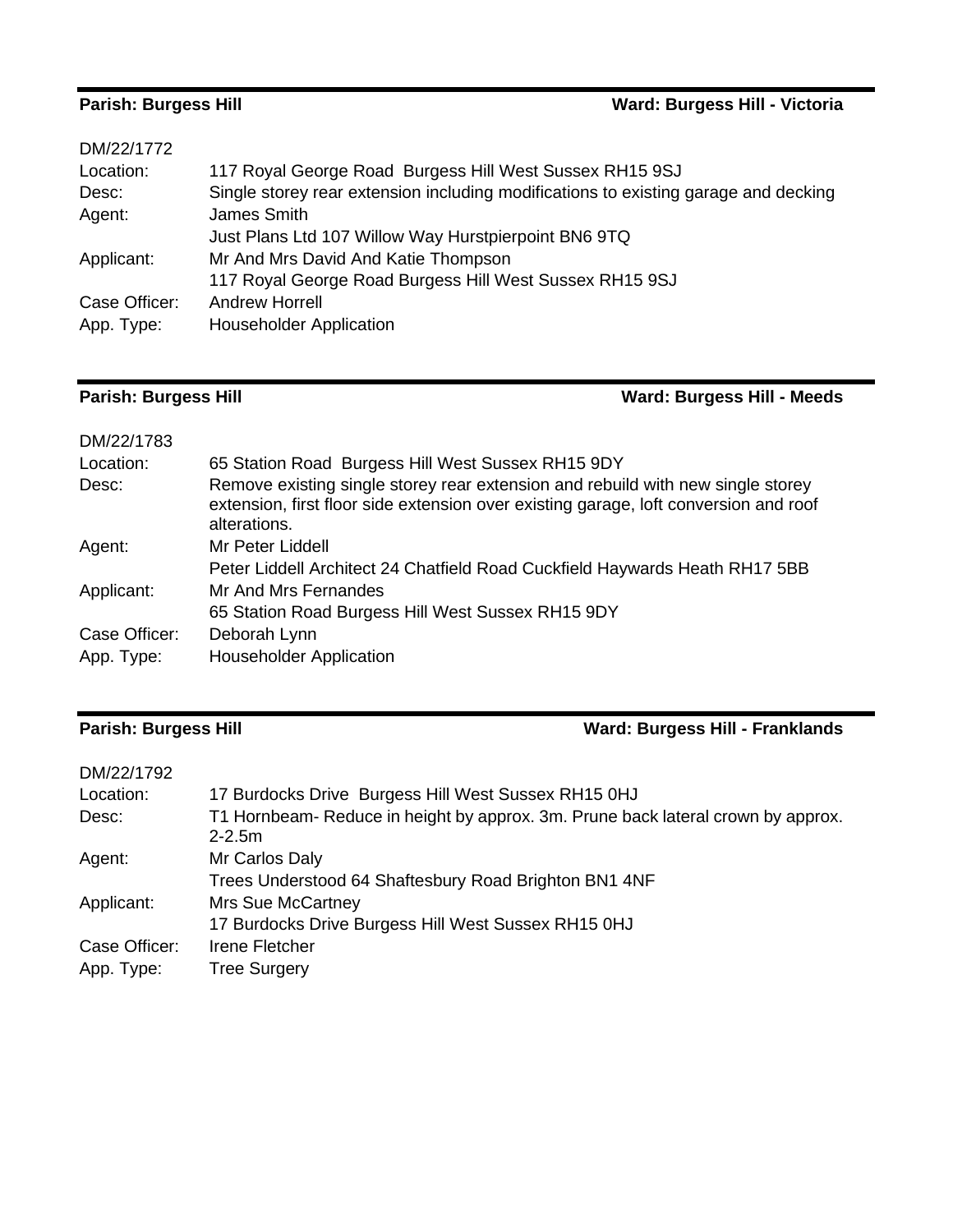# **Parish: Burgess Hill Ward: Burgess Hill - Meeds**

| DM/22/1805    |                                                                                                                                                                      |
|---------------|----------------------------------------------------------------------------------------------------------------------------------------------------------------------|
| Location:     | 215 Chanctonbury Road Burgess Hill West Sussex RH15 9HG                                                                                                              |
| Desc:         | Proposed hip-to-gable roof extension with flat roof rear dormer, new Velux roof<br>windows in front roof slope, and proposed single storey flat roof rear extension. |
| Agent:        | <b>Mr Stuart Beckett</b>                                                                                                                                             |
|               | Beckett Architectural & Consultancy Services Ltd 53 Bramble Gardens Burgess Hill<br><b>RH15 8UQ</b>                                                                  |
| Applicant:    | Mr L James                                                                                                                                                           |
|               | 215 Chanctonbury Road Burgess Hill West Sussex RH15 9HG                                                                                                              |
| Case Officer: | <b>Katherine Williams</b>                                                                                                                                            |
| App. Type:    | <b>Householder Application</b>                                                                                                                                       |

## **Parish: Burgess Hill Ward: Burgess Hill - Leylands**

| DM/22/1822    |                                                    |
|---------------|----------------------------------------------------|
| Location:     | 70 Leylands Road Burgess Hill West Sussex RH15 8AJ |
| Desc:         | Proposed two storey side extension.                |
| Agent:        | Mrs. Jenny Minett                                  |
|               | 37 Ashenground Road Haywards Heath RH16 4PS        |
| Applicant:    | Mr Paul O'Connor                                   |
|               | 70 Leylands Road Burgess Hill West Sussex RH15 8AJ |
| Case Officer: | <b>Katherine Williams</b>                          |
| App. Type:    | <b>Householder Application</b>                     |
|               |                                                    |

# **Parish: Ansty And Staplefield Ward: Cuckfield**

| DM/22/1705    |                                                                                                                                                                                                            |
|---------------|------------------------------------------------------------------------------------------------------------------------------------------------------------------------------------------------------------|
| Location:     | Silverdale Bolney Road Ansty Haywards Heath                                                                                                                                                                |
| Desc:         | Demolition of existing dwelling, outbuildings and garage. Proposed five bedroom<br>dwelling with garage and associated landscaping works. Change of house type from<br>that approved under Ref: DM/20/0842 |
| Agent:        | Mrs Anita Doyle                                                                                                                                                                                            |
|               | Des Ewing Residential Architects The Studio 13 Bangor Road Holywood BT18 0NU                                                                                                                               |
| Applicant:    | Mr J Wilkinson                                                                                                                                                                                             |
|               | Silverdale Bolney Road Ansty Haywards Heath West Sussex RH17 5AW                                                                                                                                           |
| Case Officer: | <b>Katherine Williams</b>                                                                                                                                                                                  |
| App. Type:    | <b>Full Application</b>                                                                                                                                                                                    |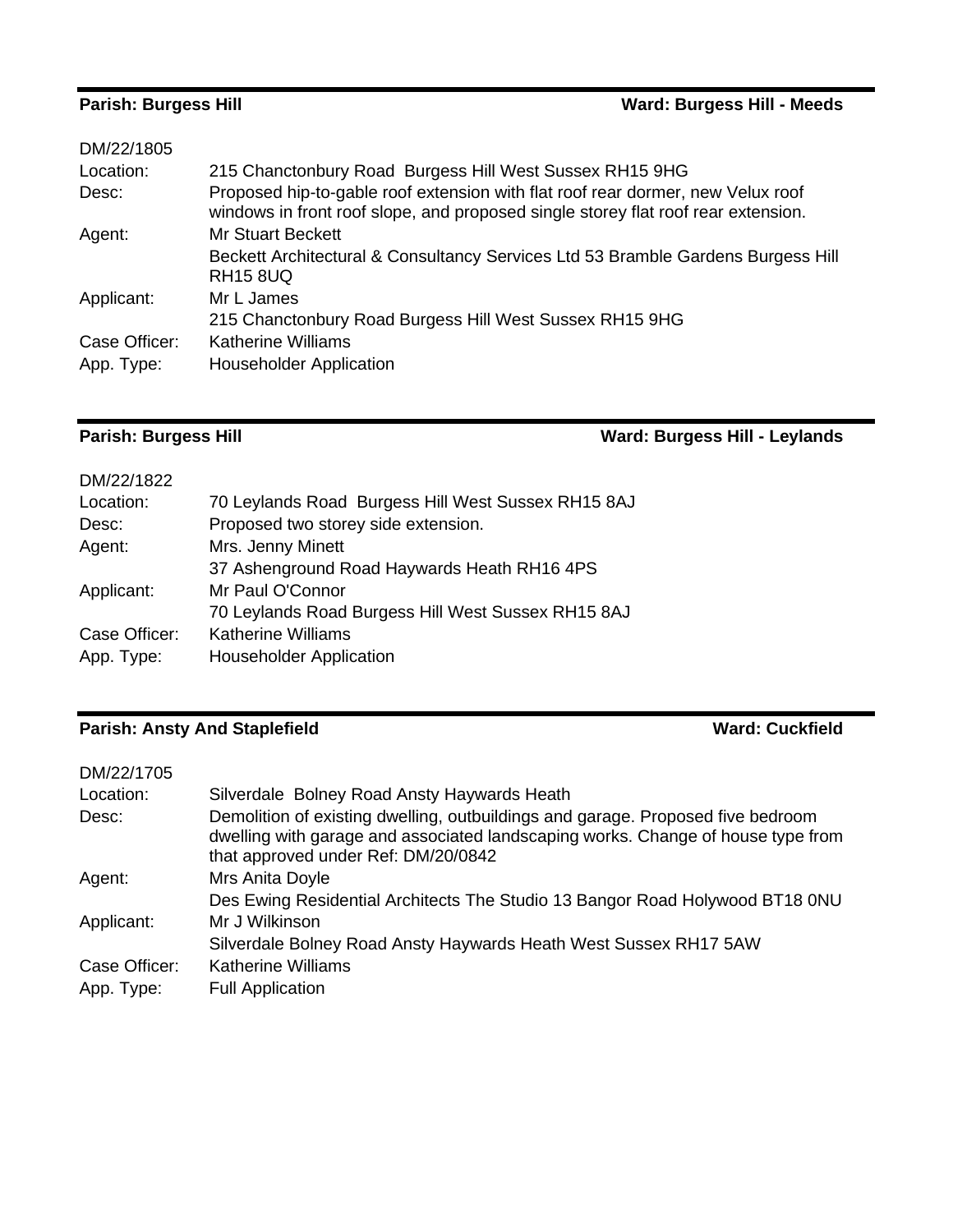# **Parish: Ansty And Staplefield Ward: Cuckfield Ward: Cuckfield**

| DM/22/1790    |                                                                                                                                       |
|---------------|---------------------------------------------------------------------------------------------------------------------------------------|
| Location:     | 62 And 63 Naldred Farmhouse Borde Hill Lane Haywards Heath West Sussex                                                                |
| Desc:         | Minor internal amendments to approved scheme under applications DM/21/3228 and<br>DM/21/3229 and installation of new limecrete floor. |
| Agent:        | Mr Ben Kirk                                                                                                                           |
|               | Manorwood Suite 114 26 The Hornet Chichester PO19 7BB                                                                                 |
| Applicant:    | Trustees Of The RNS Clarke Will Trust                                                                                                 |
|               | C/o Savills (UK) Ltd Exchange House Petworth GU28 0BF                                                                                 |
| Case Officer: | <b>Caroline Grist</b>                                                                                                                 |
| App. Type:    | <b>Listed Building Consent</b>                                                                                                        |

## **Parish: Cuckfield Ward: Cuckfield**

| DM/22/1763    |                                                                               |
|---------------|-------------------------------------------------------------------------------|
| Location:     | Ridge House Copyhold Lane Cuckfield Haywards Heath                            |
| Desc:         | Demolition of existing conservatory and proposed rear single storey extension |
| Agent:        | Mr Graham Johnson                                                             |
|               | 134 Hollingbury Road Brighton BN1 7JD                                         |
| Applicant:    | Mr Jason Ross                                                                 |
|               | Ridge House Copyhold Lane Cuckfield Haywards Heath West Sussex RH17 5EB       |
| Case Officer: | Deborah Lynn                                                                  |
| App. Type:    | Lawful Development Certificate - Proposed                                     |
|               |                                                                               |

## **Parish: East Grinstead Ward: East Grinstead - Herontye**

| DM/22/1675    |                                                                                                                                                                             |
|---------------|-----------------------------------------------------------------------------------------------------------------------------------------------------------------------------|
| Location:     | The Plantation Saint Hill Road East Grinstead West Sussex                                                                                                                   |
| Desc:         | Fell Ash trees that are over 50% dead within the area marked in yellow on the sketch<br>plan. Cut back trees 2 meters from the fence area marked in red on the sketch plan. |
| Applicant:    | Mr Jonathan Winkley                                                                                                                                                         |
|               | Tree-Saw 27 The Weald West Sussex East Grinstead RH19 3HB                                                                                                                   |
| Case Officer: | Irene Fletcher                                                                                                                                                              |
| App. Type:    | <b>Tree Surgery</b>                                                                                                                                                         |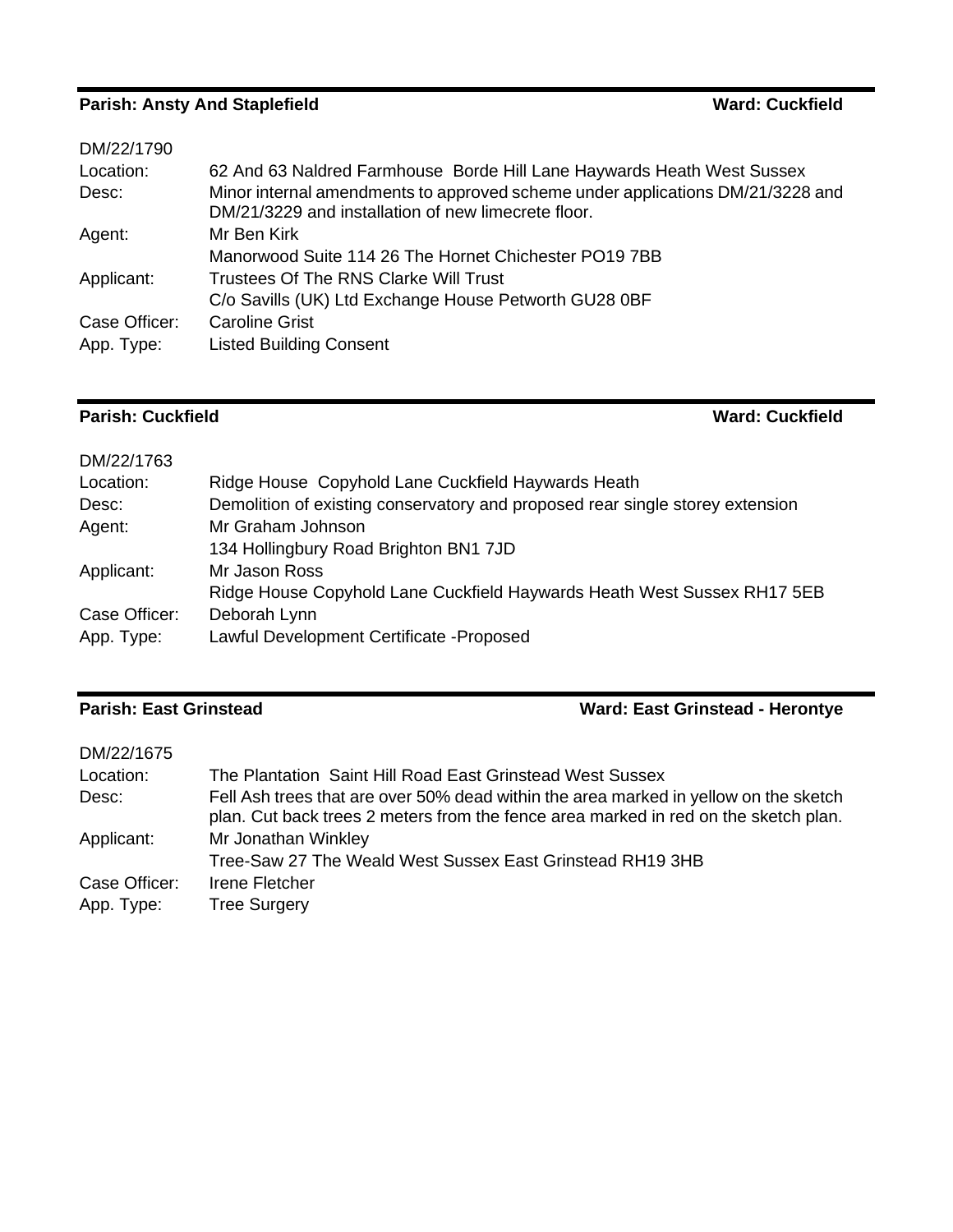## **Parish: East Grinstead Ward: East Grinstead - Ashplats**

| DM/22/1789    |                                                                                 |
|---------------|---------------------------------------------------------------------------------|
| Location:     | 71 Blackwell Farm Road East Grinstead West Sussex RH19 3JW                      |
| Desc:         | Proposed 2 storey extension to rear elevation and new porch to front elevation. |
| Agent:        | Mr A Reakes                                                                     |
|               | 27 Fairlawn Crescent East Grinstead RH19 1NX                                    |
| Applicant:    | Mr Miah                                                                         |
|               | 71 Blackwell Farm Road East Grinstead West Sussex RH19 3JW                      |
| Case Officer: | Rachel Richardson                                                               |
| App. Type:    | <b>Householder Application</b>                                                  |
|               |                                                                                 |

### **Parish: East Grinstead Ward: East Grinstead - Imberhorne**

| DM/22/1799    |                                                                                                                                                                                    |
|---------------|------------------------------------------------------------------------------------------------------------------------------------------------------------------------------------|
| Location:     | 11 Austen Close East Grinstead West Sussex RH19 1RZ                                                                                                                                |
| Desc:         | Erection of a single storey rear extension extending beyond the rear wall fo the<br>original house by 5.00m, to a maximum height of 3.20m and the height of the eaves<br>to 2.90m. |
| Agent:        | Mr Tony Dance                                                                                                                                                                      |
|               | A.D. Architectural Design Ltd Chepstow Chapel Lane Forest Row RH18 5BU                                                                                                             |
| Applicant:    | Mrs J Kemp                                                                                                                                                                         |
|               | 11 Austen Close East Grinstead West Sussex RH19 1RZ                                                                                                                                |
| Case Officer: | <b>Hamish Evans</b>                                                                                                                                                                |
| App. Type:    | <b>Prior Notification - Larger Extensions</b>                                                                                                                                      |

## **Parish: East Grinstead Ward: East Grinstead - Herontye**

| DM/22/1814    |                                                          |
|---------------|----------------------------------------------------------|
| Location:     | 7 Stephenson Drive East Grinstead West Sussex RH19 4AP   |
| Desc:         | Proposed Single Storey Front Extension and Porch to Side |
| Agent:        | Mr A. Reakes                                             |
|               | 27 Fairlawn Crescent East Grinstead RH19 1NX             |
| Applicant:    | Mr And Mrs Mills                                         |
|               | 7 Stephenson Drive East Grinstead West Sussex RH19 4AP   |
| Case Officer: | Anna Tidey                                               |
| App. Type:    | <b>Householder Application</b>                           |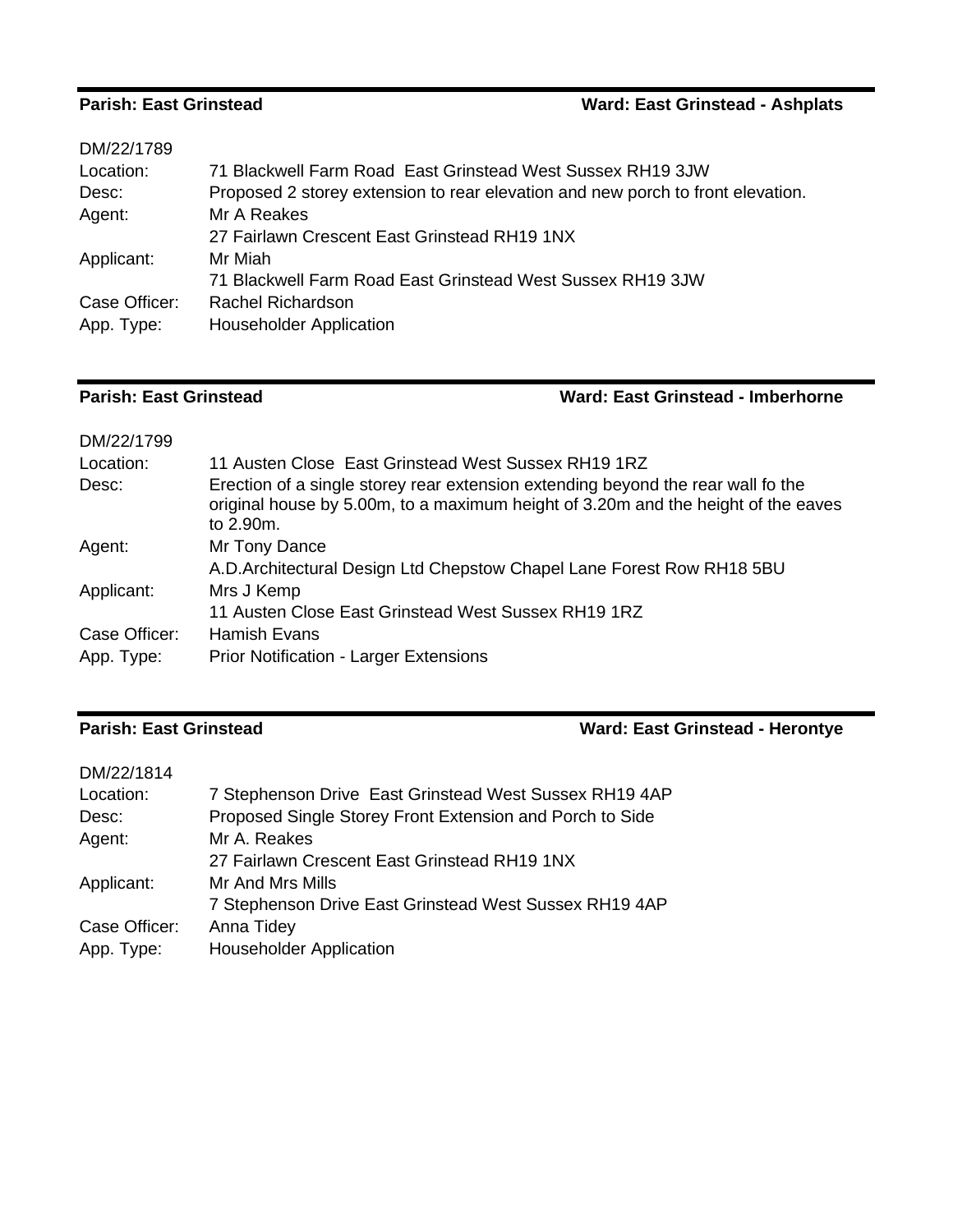### **Parish: East Grinstead -- Ashplats Ward: East Grinstead -- Ashplats**

| Ward: East Grinstead - Ashplats |  |
|---------------------------------|--|
|---------------------------------|--|

| DM/22/1815    |                                                                                                                   |
|---------------|-------------------------------------------------------------------------------------------------------------------|
| Location:     | 28 Gleave Close East Grinstead West Sussex RH19 3XD                                                               |
| Desc:         | 2 storey front extension, rear glazed lean-to extension and internal reconfiguration to<br>the existing building. |
| Agent:        | Callin                                                                                                            |
|               | Cowan Architects Ltd 9-10 Old Stone Link Ship Street East Grinstead RH19 4EF                                      |
| Applicant:    | Mr. Alan Leech                                                                                                    |
|               | 28 Gleave Close East Grinstead West Sussex RH19 3XD                                                               |
| Case Officer: | Anna Tidey                                                                                                        |
| App. Type:    | <b>Householder Application</b>                                                                                    |
|               |                                                                                                                   |

**Parish: East Grinstead Ward: East Grinstead - Herontye**

| DM/22/1823    |                                                                                                              |
|---------------|--------------------------------------------------------------------------------------------------------------|
| Location:     | 30 Hurst Farm Road East Grinstead West Sussex RH19 4BJ                                                       |
| Desc:         | A front porch and change of external appearance with first floor side extension and<br>internal alterations. |
| Agent:        | Mr Alex Rayner                                                                                               |
|               | Level Architecture Room 2, First Floor 7 Bligh's Walk Sevenoaks TN13 1DB                                     |
| Applicant:    | Mrs. Michelle Offord                                                                                         |
|               | C/o Agent                                                                                                    |
| Case Officer: | <b>Katherine Williams</b>                                                                                    |
| App. Type:    | <b>Householder Application</b>                                                                               |

**Parish: East Grinstead Ward: East Grinstead - Baldwins**

| DM/22/1832    |                                                                                                                                                                                                                                                                                                                                              |
|---------------|----------------------------------------------------------------------------------------------------------------------------------------------------------------------------------------------------------------------------------------------------------------------------------------------------------------------------------------------|
| Location:     | 1 Lowdells Drive East Grinstead West Sussex RH19 2RZ                                                                                                                                                                                                                                                                                         |
| Desc:         | T1, T2, T5, T6 - Scots Pines - Thinning by 10% creating a tidy balanced, stable trees to<br>reduce increased vulnerability. Remove from all trees broken off ends back to tree<br>trunks. T3 - Scots Pine - Remove large branch hanging over pavement. T4 - Scots<br>Pine - Remove three branches touching house approximately 2 m cut back. |
| Applicant:    | Mr Philip Stockwell                                                                                                                                                                                                                                                                                                                          |
|               | 1 Lowdells Drive East Grinstead West Sussex RH19 2RZ                                                                                                                                                                                                                                                                                         |
| Case Officer: | Irene Fletcher                                                                                                                                                                                                                                                                                                                               |
| App. Type:    | <b>Tree Surgery</b>                                                                                                                                                                                                                                                                                                                          |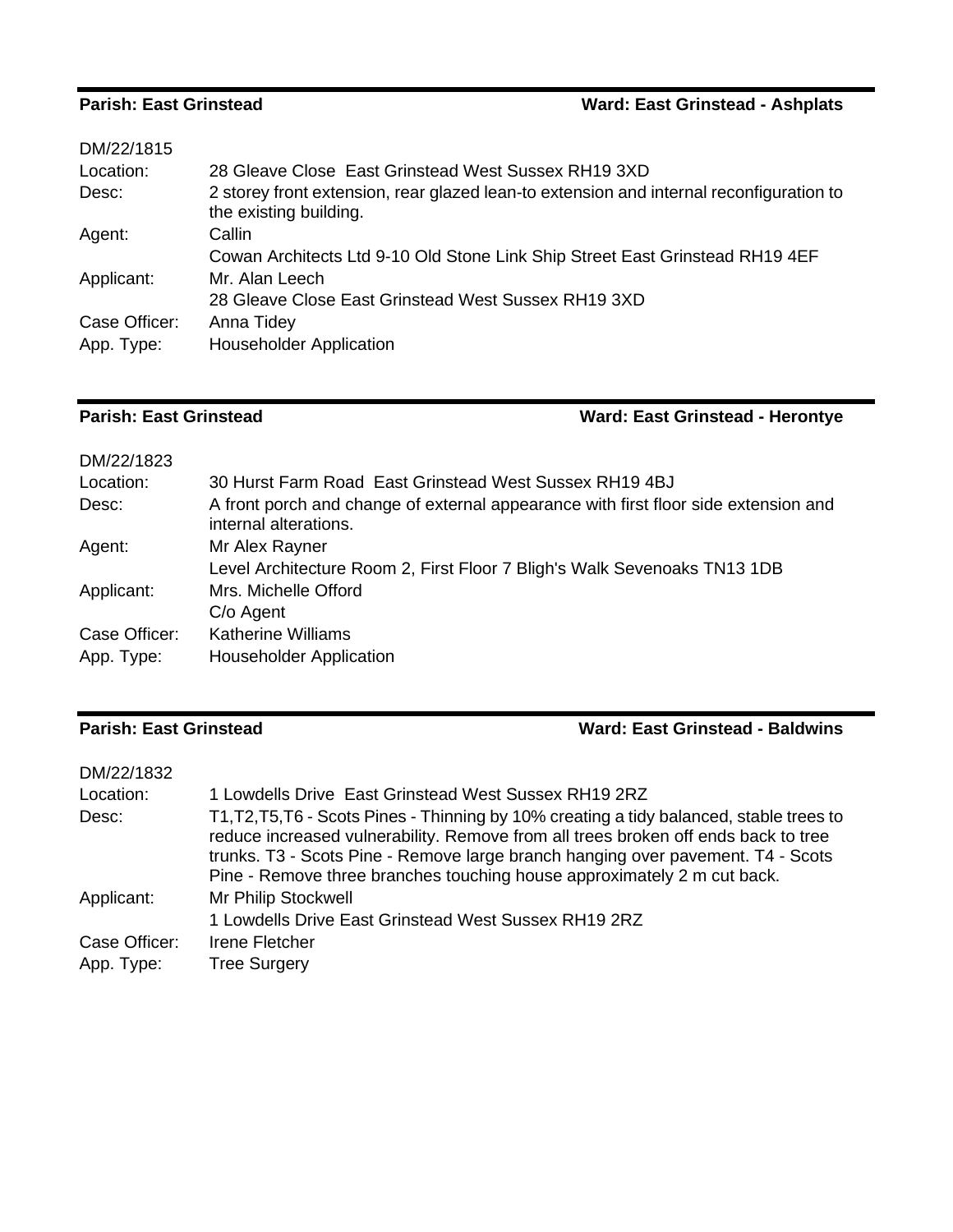### **Parish: East Grinstead**

|  |  | Ward: East Grinstead - Baldwins |  |
|--|--|---------------------------------|--|
|--|--|---------------------------------|--|

| Land To Rear Of 32-33 Dorset Gardens East Grinstead West Sussex RH19 2SD                                                                                                                                                                                                    |
|-----------------------------------------------------------------------------------------------------------------------------------------------------------------------------------------------------------------------------------------------------------------------------|
| Group of Sycamore to rear of 32 - Crown lift to 5m above ground level on property<br>side. Mature Oak to rear of 33 -crown lift to 5m above ground level on property side.<br>Young Sycamore to rear of 33, in contact with boundary fence line - fell to surface<br>level. |
| Marcus De Preez<br>Jobs Depot Pookbourne Lane Hickstead Haywards Heath West Sussex BN6 9HE                                                                                                                                                                                  |
| Irene Fletcher<br><b>Tree Surgery</b>                                                                                                                                                                                                                                       |
|                                                                                                                                                                                                                                                                             |

**Parish: East Grinstead Ward: East Grinstead - Town**

| DM/22/1841    |                                                                                                                                                                                                                                                                                                                                                                                                              |
|---------------|--------------------------------------------------------------------------------------------------------------------------------------------------------------------------------------------------------------------------------------------------------------------------------------------------------------------------------------------------------------------------------------------------------------|
| Location:     | Flat 1 Meadow Court St Agnes Road East Grinstead                                                                                                                                                                                                                                                                                                                                                             |
| Desc:         | London Plane (T1 and T2)- Reduce canopy by 2.5-3m to suitable growth points,<br>15% crown thin by removing all crossing branches, Copper Beech (T3) - Remove Ivy<br>running up main stem and major deadwood, London Plane (T4 and T5) -Reduce<br>canopy by 2.5-3m to suitable growth points, 15% Crown thin by removing all crossing<br>branches, crown lift to 5.5m over highway to suitable growth points. |
| Agent:        | Mr Ben Davis                                                                                                                                                                                                                                                                                                                                                                                                 |
|               | Davis Tree Care And Landscape Services Acres Rise Ticehurst TN5 7DD                                                                                                                                                                                                                                                                                                                                          |
| Applicant:    | Mr Ben Davis                                                                                                                                                                                                                                                                                                                                                                                                 |
|               | Queensway House 11 Queensway New Milton BH25 5NN                                                                                                                                                                                                                                                                                                                                                             |
| Case Officer: | Irene Fletcher                                                                                                                                                                                                                                                                                                                                                                                               |
| App. Type:    | <b>Tree Surgery</b>                                                                                                                                                                                                                                                                                                                                                                                          |

### **Parish: East Grinstead Ward: East Grinstead - Baldwins**

| DM/22/1845    |                                                                                                                                                                                                                      |
|---------------|----------------------------------------------------------------------------------------------------------------------------------------------------------------------------------------------------------------------|
| Location:     | 8 Buckhurst Way East Grinstead West Sussex RH19 2AF                                                                                                                                                                  |
| Desc:         | T10004 Quercus robur (Oak) located on land within WSCC Highways, outside 8<br>Buckhurst Way. Remove epicormic growth from main stem and about crown break<br>and crown lift up to 6m above ground level all aspects. |
| Applicant:    | Mr Marcus Du Preez                                                                                                                                                                                                   |
|               | 8 Buckhurst Way East Grinstead West Sussex RH19 2AF                                                                                                                                                                  |
| Case Officer: | Irene Fletcher                                                                                                                                                                                                       |
| App. Type:    | <b>Tree Surgery</b>                                                                                                                                                                                                  |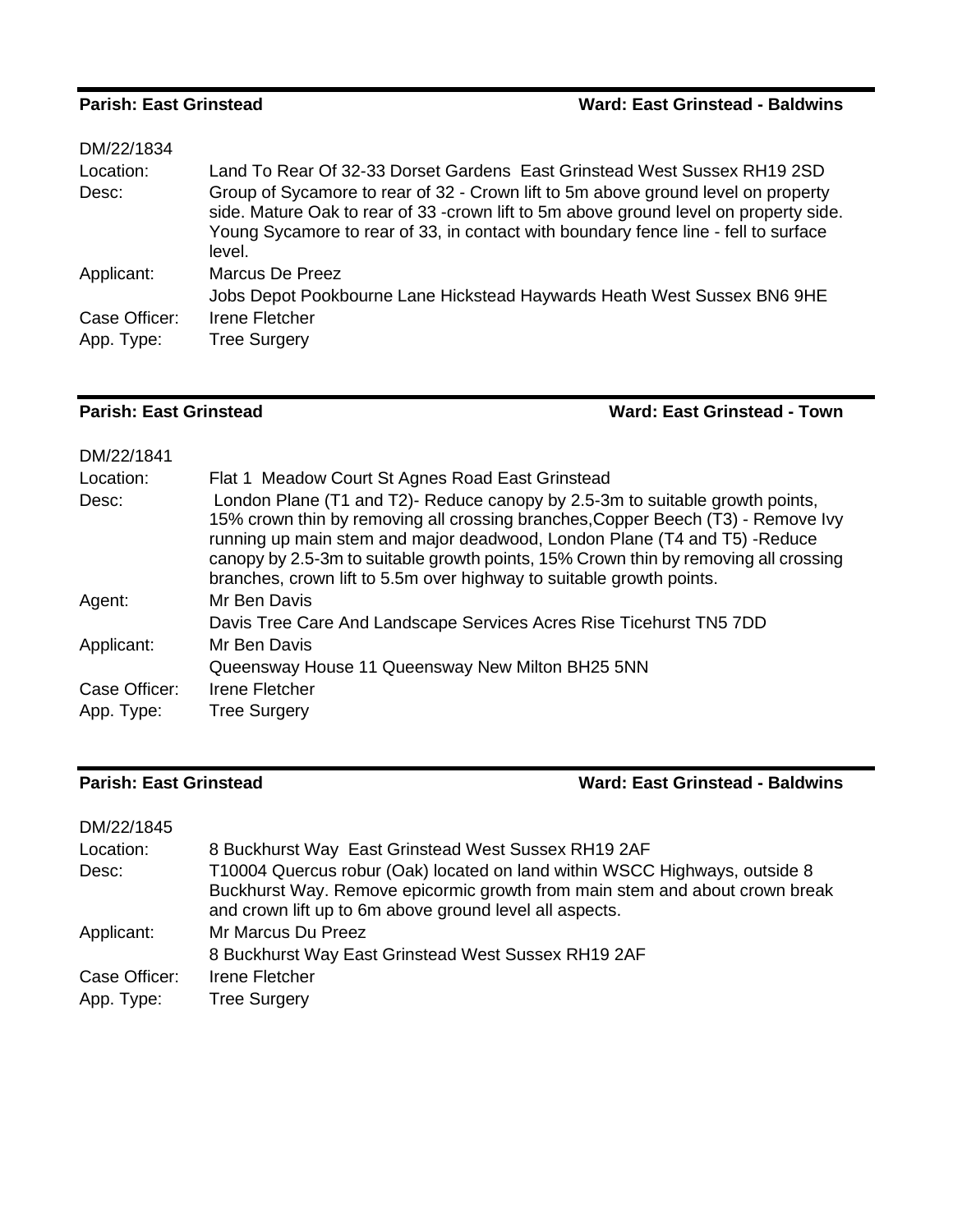## **Parish: Hassocks Ward: Hassocks**

| 68 Church Mead Hassocks West Sussex BN6 8BW                                                     |
|-------------------------------------------------------------------------------------------------|
| Proposed garden room                                                                            |
| Mr Mel Humphrey                                                                                 |
| Mel Humphrey RICS C. Build E MCABE 9 Aldsworth Avenue Goring By Sea Worthing<br><b>BN12 4XQ</b> |
| Mr And Mrs S O'Donoghue                                                                         |
| 68 Church Mead Hassocks West Sussex BN6 8BW                                                     |
| Anna Tidey                                                                                      |
| Lawful Development Certificate - Proposed                                                       |
|                                                                                                 |

**Parish: Haywards Heath Ward: Haywards Heath - Ashenground**

| DM/22/1225    |                                                                                                                                                                                                     |
|---------------|-----------------------------------------------------------------------------------------------------------------------------------------------------------------------------------------------------|
| Location:     | 85 Haywards Road Haywards Heath West Sussex RH16 4HX                                                                                                                                                |
| Desc:         | Proposed single storey rear and side extension. Erection of 2m high fence along<br>section of northern boundary. (Revised block plan received 06.06.2022. Revised<br>description agreed 07.06.2022) |
| Agent:        | Mrs Sarah Breeze                                                                                                                                                                                    |
|               | Sarah Breeze RIBA Brislands Fletching Common Newick Lewes BN8 4QS                                                                                                                                   |
| Applicant:    | Mr And Mrs J May                                                                                                                                                                                    |
|               | 85 Haywards Road Haywards Heath West Sussex RH16 4HX                                                                                                                                                |
| Case Officer: | <b>Caroline Grist</b>                                                                                                                                                                               |
| App. Type:    | <b>Householder Application</b>                                                                                                                                                                      |

## **Parish: Haywards Heath Ward: Haywards Heath - Bentswood**

| DM/22/1437    |                                                                                  |
|---------------|----------------------------------------------------------------------------------|
| Location:     | 135 Western Road Haywards Heath West Sussex RH16 3LH                             |
| Desc:         | Proposed outbuilding in rear garden to be used as an annexe for a family member. |
| Applicant:    | George Stokeley                                                                  |
|               | 135 Western Road Haywards Heath West Sussex RH16 3LH                             |
| Case Officer: | Hamish Evans                                                                     |
| App. Type:    | <b>Full Application</b>                                                          |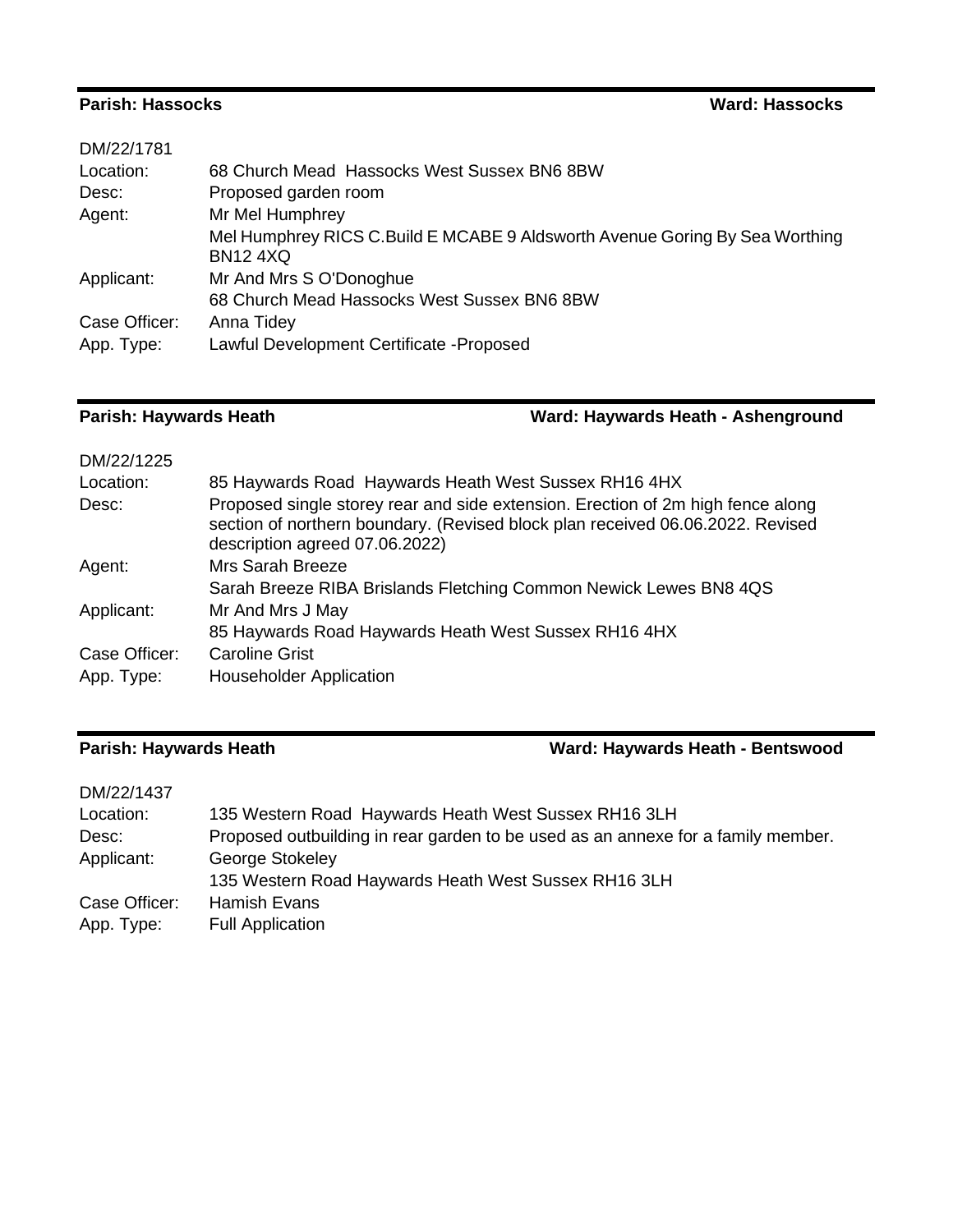## **Parish: Haywards Heath Ward: Haywards Heath - Franklands**

| DM/22/1750    |                                                   |
|---------------|---------------------------------------------------|
| Location:     | 26 Aspen Walk Haywards Heath West Sussex RH16 3RB |
| Desc:         | Proposed dormer window the rear elevation.        |
| Applicant:    | Mr Paul Stokeley                                  |
|               | 133 Western Road Haywards Heath RH16 3LH          |
| Case Officer: | Hamish Evans                                      |
| App. Type:    | Lawful Development Certificate - Proposed         |
|               |                                                   |

## **Parish: Haywards Heath Ward: Haywards Heath - Ashenground**

| 37 - 39 South Road Haywards Heath West Sussex RH16 4LQ |
|--------------------------------------------------------|
| 1 x Fascia Sign 1 x Projecting Sign.                   |
| <b>Mr Mark Cherrett</b>                                |
| Rpa: vision 51-53 Church Road Ashford TW15 2TY         |
| <b>Mr Brett Bowers</b>                                 |
| AS Watson 51 Sydenham Road Croydon CR0 2EU             |
| <b>Katherine Williams</b>                              |
| <b>Advertisement Application</b>                       |
|                                                        |

**Parish: Haywards Heath Ward: Haywards Heath - Ashenground**

| DM/22/1770    |                                                        |
|---------------|--------------------------------------------------------|
| Location:     | 37 - 39 South Road Haywards Heath West Sussex RH16 4LQ |
| Desc:         | Install new shopfront on existing retail unit          |
| Agent:        | <b>Mr Mark Cherrett</b>                                |
|               | Rpa: vision 51-53 Church Road Ashford TW15 2TY         |
| Applicant:    | <b>Mr Brett Bowers</b>                                 |
|               | AS Watson 51 Sydenham Road Croydon CR0 2EU             |
| Case Officer: | <b>Katherine Williams</b>                              |
| App. Type:    | <b>Full Application</b>                                |
|               |                                                        |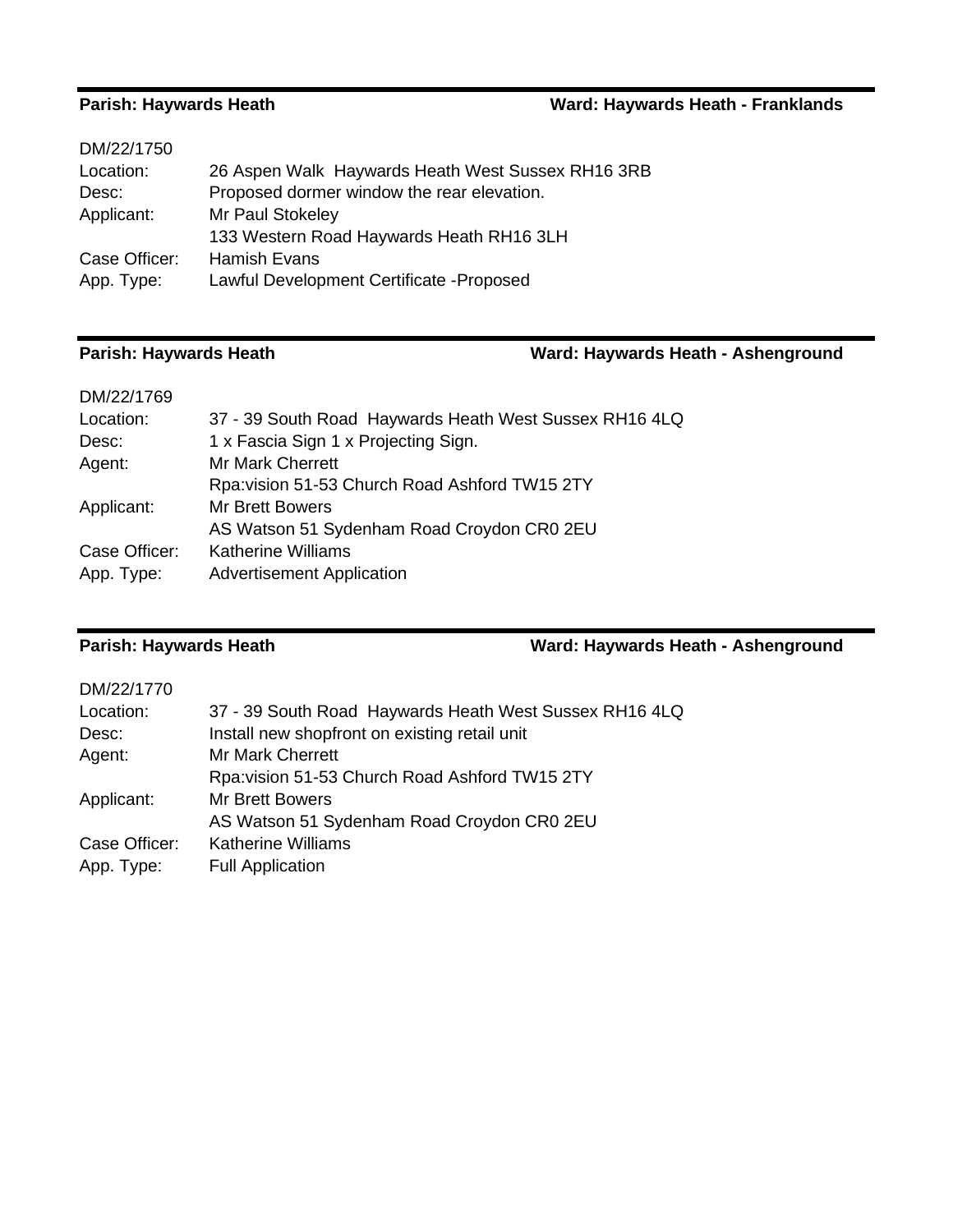## **Parish: Haywards Heath Ward: Haywards Heath - Bentswood**

| DM/22/1773    |                                                                                                      |
|---------------|------------------------------------------------------------------------------------------------------|
| Location:     | 45 Greenways Haywards Heath West Sussex RH16 2DT                                                     |
| Desc:         | Variation of condtions 2 and 3 related to DM/21/1899 to reduce scope of works<br>previously approved |
| Agent:        | <b>Ms Katherine Andrews</b>                                                                          |
|               | KLA Architects 57 Penland Road Haywards Heath RH16 1PJ                                               |
| Applicant:    | Mr And Mrs Bailey                                                                                    |
|               | 45 Greenways Haywards Heath West Sussex RH16 2DT                                                     |
| Case Officer: | <b>Katherine Williams</b>                                                                            |
| App. Type:    | Removal/Variation of Condition                                                                       |
|               |                                                                                                      |

# **Parish: Haywards Heath Ward: Haywards Heath - Ashenground**

| DM/22/1775    |                                                                                                        |
|---------------|--------------------------------------------------------------------------------------------------------|
| Location:     | 91 Wivelsfield Road Haywards Heath West Sussex RH16 4EP                                                |
| Desc:         | Part single, part two storey side and rear extension, and enlargement of dormer to<br>rear roof slope. |
| Agent:        | Mr Tony Dance                                                                                          |
|               | AD Architectural Design Ltd Chepstow Chapel Lane Forest Row RH18 5BU                                   |
| Applicant:    | Mr Colin Pickard                                                                                       |
|               | 91 Wivelsfield Road Haywards Heath West Sussex RH16 4EP                                                |
| Case Officer: | Deborah Lynn                                                                                           |
| App. Type:    | <b>Householder Application</b>                                                                         |

### **Parish: Haywards Heath Ward: Haywards Heath - Franklands**

| DM/22/1793    |                                                            |
|---------------|------------------------------------------------------------|
| Location:     | Springmead Rookery Way Haywards Heath West Sussex          |
| Desc:         | Proposed single storey outbuilding in garden.              |
| Applicant:    | Samantha Gaunt                                             |
|               | Springmead Rookery Way Haywards Heath West Sussex RH16 4RE |
| Case Officer: | <b>Andrew Horrell</b>                                      |
| App. Type:    | Lawful Development Certificate - Proposed                  |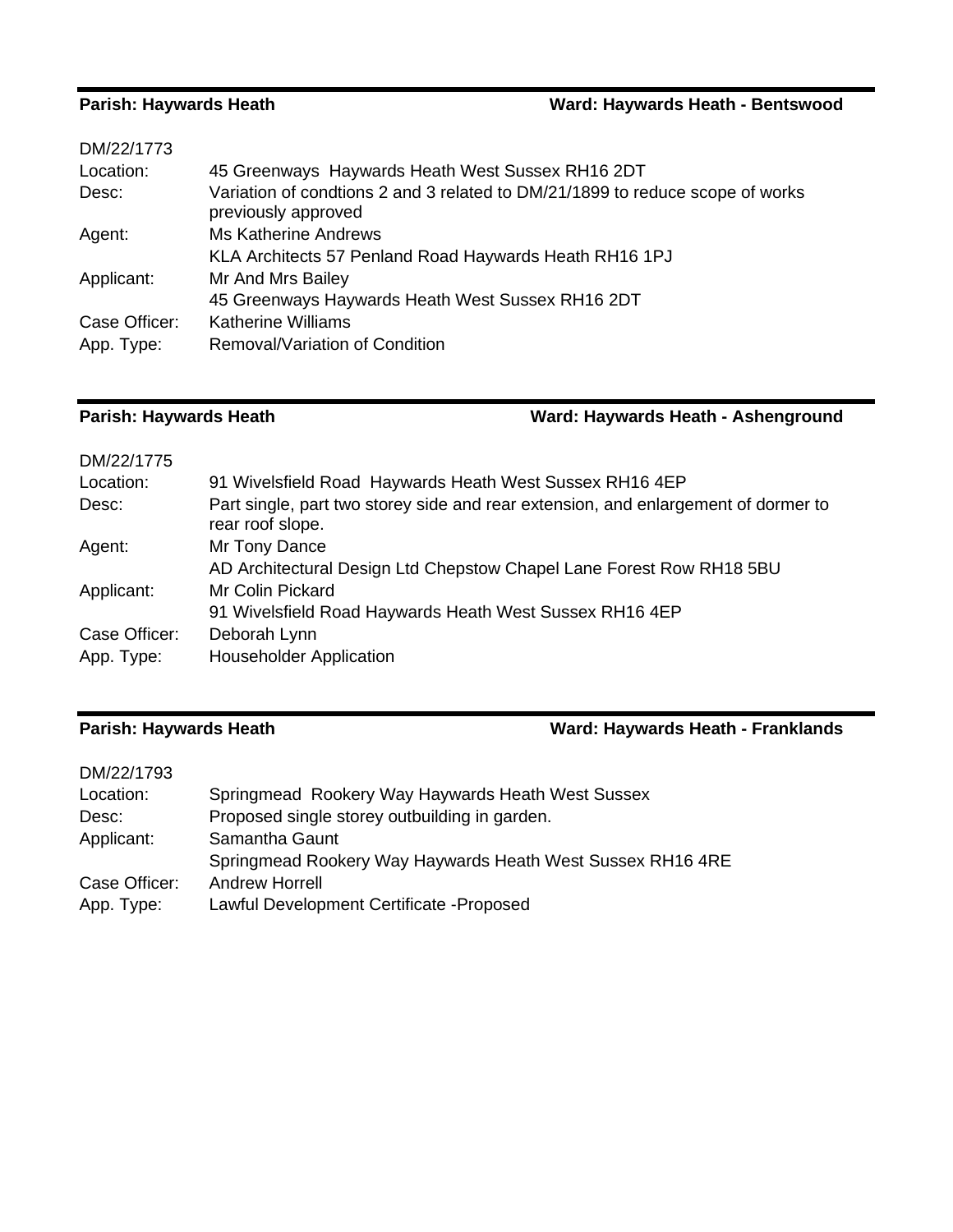| DM/22/1801    |                                                                                |
|---------------|--------------------------------------------------------------------------------|
| Location:     | 35 Mill Green Road Haywards Heath West Sussex RH16 1XQ                         |
| Desc:         | Proposed new dormer to converted loft area.                                    |
| Agent:        | <b>Stuart Powell</b>                                                           |
|               | P.R. Design For Building Field House 10A Commercial Road Burgess Hill RH15 8QL |
| Applicant:    | <b>Mr Elliott Stokeley</b>                                                     |
|               | 35 Mill Green Road Haywards Heath West Sussex RH16 1XQ                         |
| Case Officer: | Anna Tidey                                                                     |
| App. Type:    | Lawful Development Certificate - Proposed                                      |
|               |                                                                                |

## **Parish: Haywards Heath Ward: Haywards Heath - Heath**

| DM/22/1809    |                                                                                                                      |
|---------------|----------------------------------------------------------------------------------------------------------------------|
| Location:     | 33 Oathall Road Haywards Heath West Sussex RH16 3EG                                                                  |
| Desc:         | Remove existing conservatory and replace with two storey side extension, to match<br>the existing house roof profile |
| Agent:        | Mr. Stuart Beckett                                                                                                   |
|               | 53 Bramble Gardens Burgess Hill RH15 8UQ                                                                             |
| Applicant:    | Mr And Mrs Dooge                                                                                                     |
|               | 33 Oathall Road Haywards Heath West Sussex RH16 3EG                                                                  |
| Case Officer: | Anna Tidey                                                                                                           |
| App. Type:    | <b>Householder Application</b>                                                                                       |

## **Parish: Haywards Heath Ward: Haywards Heath - Heath**

| 108 Penland Road Haywards Heath West Sussex RH16 1PH       |
|------------------------------------------------------------|
| Detached garage with study above.                          |
| Mr Roy Simmonds                                            |
| SBH Design Ltd Gable Cottage Street Lane Ardingly RH17 6UB |
| Mr And Mrs A Powers                                        |
| 108 Penland Road Haywards Heath West Sussex RH16 1PH       |
| Joseph Swift                                               |
| <b>Householder Application</b>                             |
|                                                            |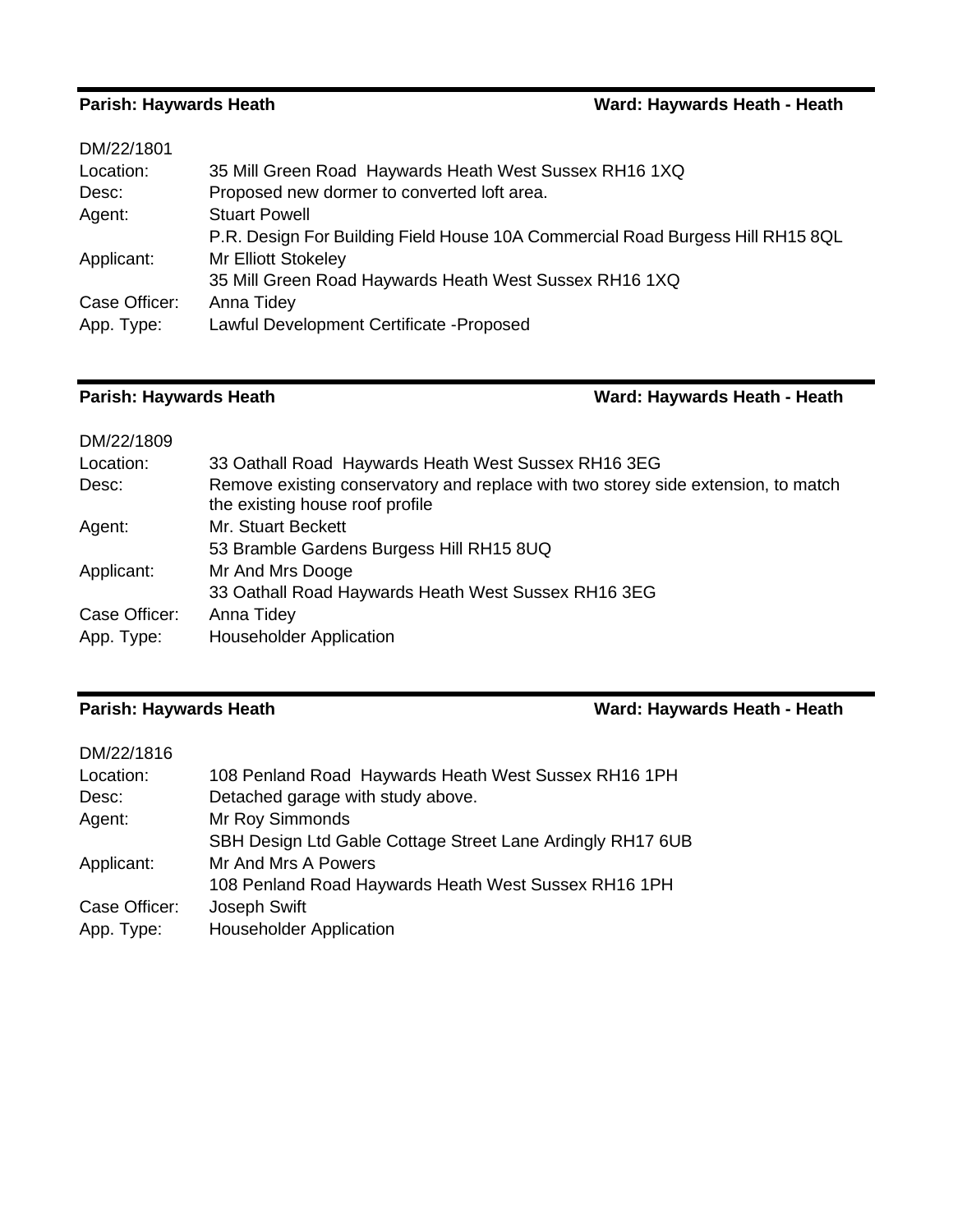## **Parish: Horsted Keynes Ward: High Weald**

| DM/22/1767    |                                                                          |
|---------------|--------------------------------------------------------------------------|
| Location:     | Milford Place Wyatts Lane Horsted Keynes Haywards Heath                  |
| Desc:         | Proposed Victorian style greenhouse                                      |
| Applicant:    | Mr And Mrs A Richardson                                                  |
|               | Milford Place Wyatts Lane Horsted Keynes Haywards Heath West Sussex RH17 |
|               | 7AH                                                                      |
| Case Officer: | Joseph Swift                                                             |
| App. Type:    | <b>Householder Application</b>                                           |
|               |                                                                          |

## **Parish: Hurstpierpoint And Sayers Common Ward: Hurstpierpoint And Downs**

| DM/22/1037    |                                                                                                                                                                                                          |
|---------------|----------------------------------------------------------------------------------------------------------------------------------------------------------------------------------------------------------|
| Location:     | 1 Springbank Cottages Langton Lane Hurstpierpoint Hassocks                                                                                                                                               |
| Desc:         | (Amended Plans received 06.06.2022) Construction of 2 storey side extension, with<br>associated internal alterations. Demolition of existing rear lean to porch.<br>Replacement of all existing windows. |
| Agent:        | Mr. James Rae                                                                                                                                                                                            |
|               | Studio Loci Architects 88 Erroll Road Hove BN3 4QG                                                                                                                                                       |
| Applicant:    | Mr. Stephen Pierce                                                                                                                                                                                       |
|               | 1 Springbank Cottages Langton Lane Hurstpierpoint Hassocks West Sussex BN6<br>9EX                                                                                                                        |
| Case Officer: | Katherine Williams                                                                                                                                                                                       |
| App. Type:    | <b>Householder Application</b>                                                                                                                                                                           |

## **Parish: Hurstpierpoint And Sayers Common Ward: Hurstpierpoint And Downs**

| DM/22/1616    |                                                                                                                                                                                                                                             |
|---------------|---------------------------------------------------------------------------------------------------------------------------------------------------------------------------------------------------------------------------------------------|
| Location:     | Land East Of Hurst Wickham Barn College Lane Hurstpierpoint Hassocks                                                                                                                                                                        |
| Desc:         | Erection of 1 No. detached, two storey dwelling house with timber framed detached,<br>two storey garage, including new access and entrance gates (amendments to<br>implemented planning permission DM/17/0948 [as extended by DM/20/3713]). |
| Agent:        | Mr Tim Rodway                                                                                                                                                                                                                               |
|               | Rodway Planning Consultancy Ltd 293 Upper Shoreham Road Shoreham-by-Sea<br><b>BN43 5QA</b>                                                                                                                                                  |
| Applicant:    | <b>Oliver Atkinson And Louisa Teather</b>                                                                                                                                                                                                   |
|               | 93 Wayland Avenue Brighton BN1 5JL                                                                                                                                                                                                          |
| Case Officer: | Joseph Swift                                                                                                                                                                                                                                |
| App. Type:    | <b>Full Application</b>                                                                                                                                                                                                                     |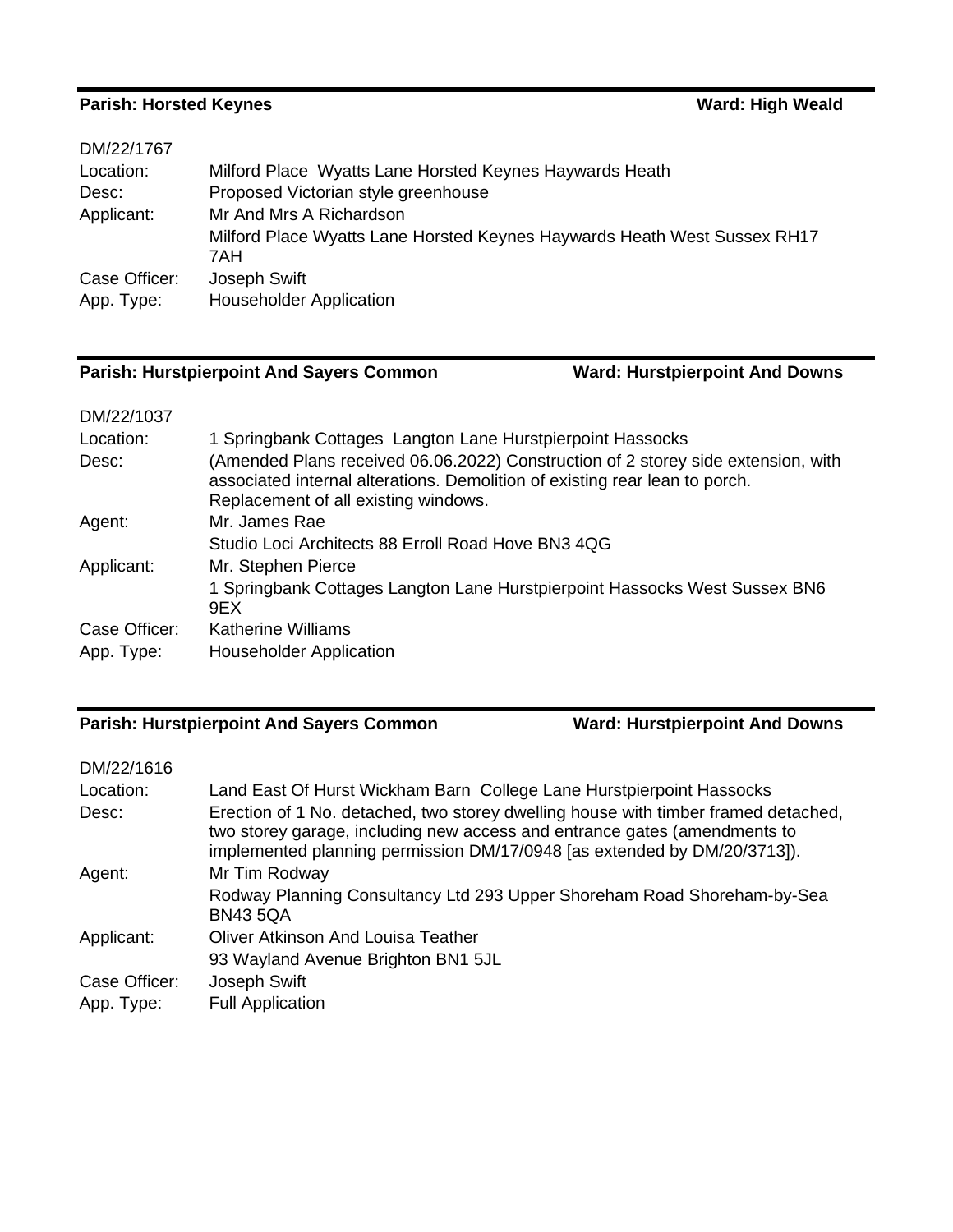### **Parish: Hurstpierpoint And Sayers Common**

| DM/22/1777    |                                                                                  |
|---------------|----------------------------------------------------------------------------------|
| Location:     | Barn Southwest Of Pakyns House Bullfinch Lane Hurstpierpoint West Sussex         |
| Desc:         | Change of use of an agricultural building at Bullfinch lane into a dwelling      |
| Agent:        | Mr Henry Doble                                                                   |
|               | Acorus Rural Property Services The Old Market Office 10 Risbygate Street Bury St |
|               | Edmunds IP33 3AA                                                                 |
| Applicant:    | Mrs S Couchman                                                                   |
|               | Hogs Croft London Road Albourne BN6 9BJ                                          |
| Case Officer: | Joseph Swift                                                                     |
| App. Type:    | Prior Not. - Agricultural to Dwelling                                            |

### **Parish: Hurstpierpoint And Sayers Common Ward: Hurstpierpoint And Downs**

| DM/22/1808    |                                                                                                                                                                                                        |
|---------------|--------------------------------------------------------------------------------------------------------------------------------------------------------------------------------------------------------|
| Location:     | Hornsdene Farm House Pookbourne Lane Sayers Common Hassocks                                                                                                                                            |
| Desc:         | Demolition of domestic storage barn and erection of replacement building with link to<br>existing house, two-storey rear extension to the north elevation of the main dwelling<br>and associated works |
| Agent:        | Mr. Courtney Darby                                                                                                                                                                                     |
|               | 84 Westbourne Street Hove East Sussex BN3 5FA                                                                                                                                                          |
| Applicant:    | Mr And Mrs Ives                                                                                                                                                                                        |
|               | Hornsdene Farm House Pookbourne Lane Sayers Common Hassocks West Sussex<br>BN6 9HD                                                                                                                     |
| Case Officer: | Anna Tidey                                                                                                                                                                                             |
| App. Type:    | <b>Householder Application</b>                                                                                                                                                                         |

### **Parish: Hurstpierpoint And Sayers Common Ward: Hurstpierpoint And Downs**

### DM/22/1839 Location: Mid Sussex District Council Trinity Road Car Park Trinity Road Hurstpierpoint Desc: Sequoiadendron giganteum - Arbortrack REF: 09QU - Section fell down to as close to ground level as possible and remove stump Agent: Glen Poole County Tree Surgeons Ltd Turners Hill Road Crawley Down Crawley RH10 4HQ Applicant: Jo Reid Mid Sussex District Council Oaklands Road Haywards Heath RH16 1SS Case Officer: Stephen Ashdown App. Type: Trees in a Conservation Area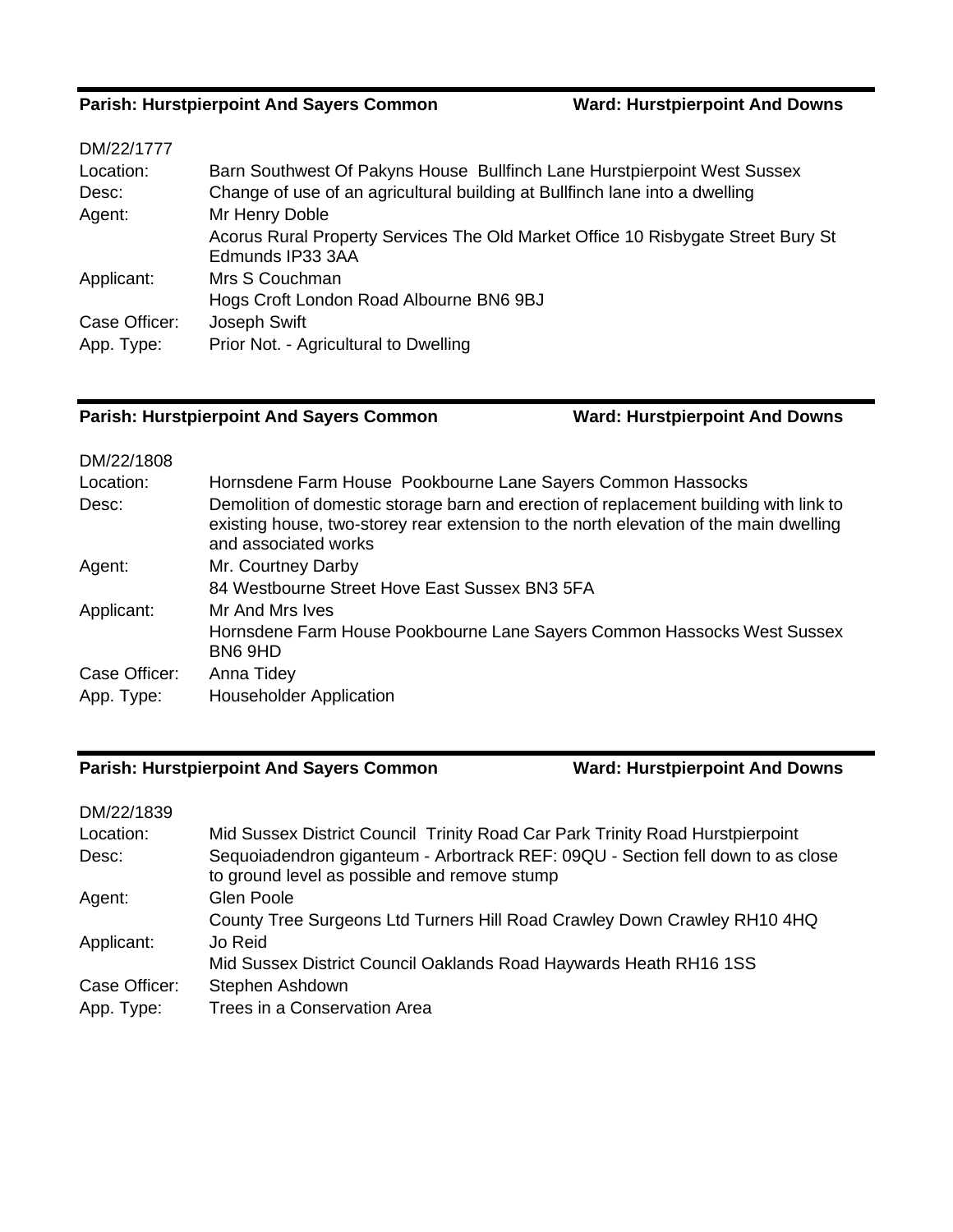## **Parish: Lindfield Ward: Lindfield**

| DM/22/1657    |                                                                                                                                                                |
|---------------|----------------------------------------------------------------------------------------------------------------------------------------------------------------|
| Location:     | Ladywell Black Hill Lindfield Haywards Heath                                                                                                                   |
| Desc:         | Replace existing conservatory with tiled pitched roof to match existing, replace<br>existing pitched glazed roof to rear and new single storey rear extension. |
| Agent:        | <b>BuchanRumArchitects</b>                                                                                                                                     |
|               | Buchan Rum Architects Ltd 9 Savill Road Lindfield RH16 2NY                                                                                                     |
| Applicant:    | Tollit                                                                                                                                                         |
|               | Ladywell Black Hill Lindfield Haywards Heath West Sussex RH16 2HE                                                                                              |
| Case Officer: | <b>Tersia Venter</b>                                                                                                                                           |
| App. Type:    | <b>Householder Application</b>                                                                                                                                 |
|               |                                                                                                                                                                |

# **Parish: Lindfield Rural Ward: High Weald Ward: High Weald**

| Rock Lodge Cottage Lewes Road Scaynes Hill Haywards Heath                                                                                                                               |
|-----------------------------------------------------------------------------------------------------------------------------------------------------------------------------------------|
| Retrospective appplication for the demolition of single pre-cast concrete garage and<br>polytunnel (15m x 5m) and construction of open fronted double car port with rear<br>store room. |
| Mr John Belliere                                                                                                                                                                        |
| BSW Building Services Ltd Rock Lodge Vineyard Lewes Road Scaynes Hill West<br>Sussex RH17 7NG                                                                                           |
| Joseph Swift                                                                                                                                                                            |
| <b>Householder Application</b>                                                                                                                                                          |
|                                                                                                                                                                                         |

# **Parish: Lindfield Rural Ward: High Weald**

| DM/22/1755    |                                                                                                                          |
|---------------|--------------------------------------------------------------------------------------------------------------------------|
| Location:     | South Lodge Paxhill Ardingly Road Lindfield                                                                              |
| Desc:         | Construction of a new 1.75m brick wall adjacent to the highway, to replace Leylandii<br>conifers that have been removed. |
| Agent:        | David Radtke                                                                                                             |
|               | Drum Architects Starnash Farmhouse Coldharbour Road Upper Dicker BN27 3PY                                                |
| Applicant:    | Mr Clive De Larrebeiti                                                                                                   |
|               | South Lodge Paxhill Ardingly Road Lindfield Haywards Heath West Sussex RH16<br>2QY                                       |
| Case Officer: | Lesley Westphal                                                                                                          |
| App. Type:    | <b>Householder Application</b>                                                                                           |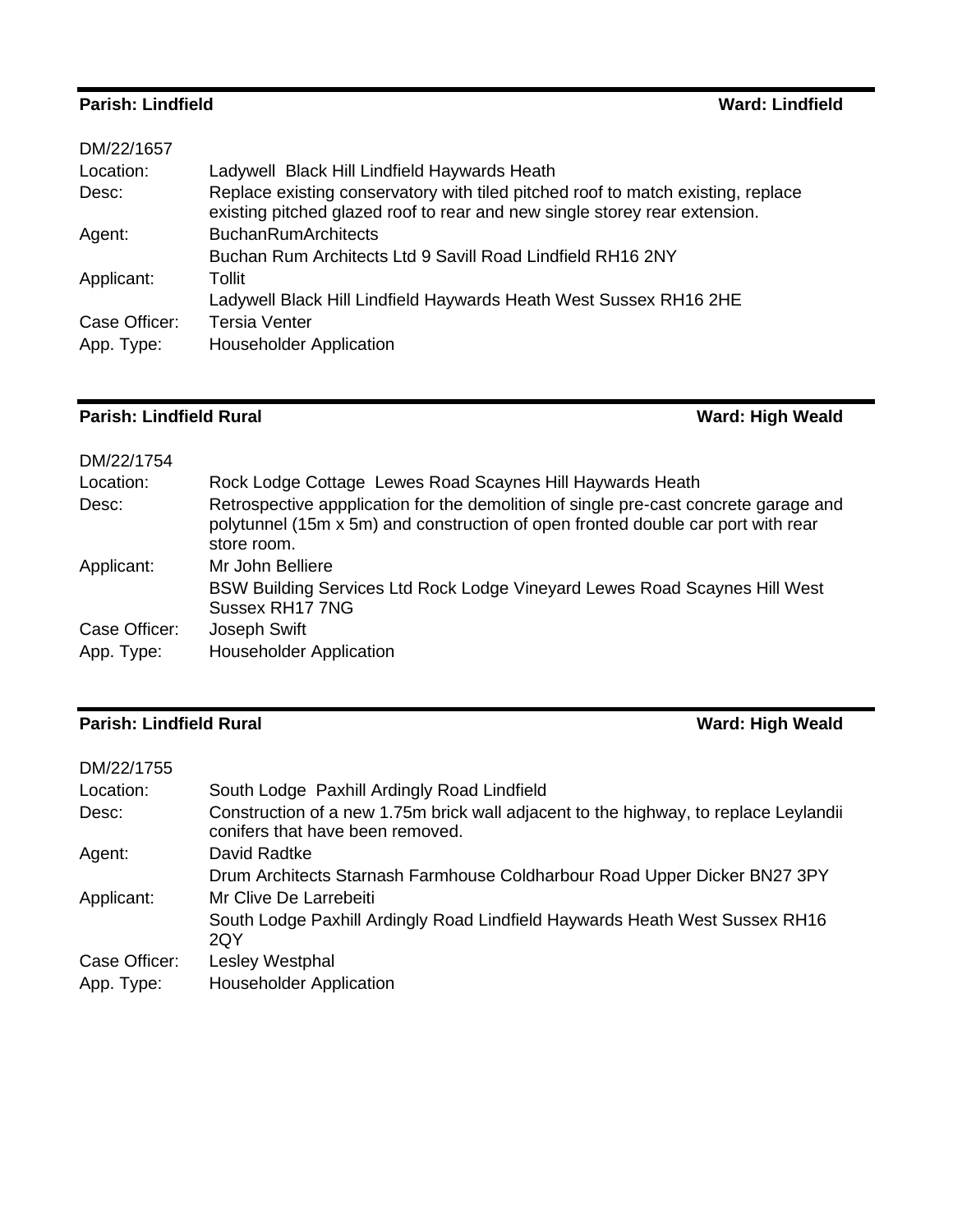## **Parish: Lindfield Rural Ward: Lindfield**

| 11 Lark Rise Close Lindfield Haywards Heath West Sussex                                               |
|-------------------------------------------------------------------------------------------------------|
| G1 - 3x Maple Group - Reduce height by 1.5-2m                                                         |
| <b>Miss Vivienne Medway</b>                                                                           |
| Bartlett Tree Experts, The Stable, Chiddingle Farm, Selsfield Road, East Grinstead,<br><b>RH194QS</b> |
| Ms. Clare Imms                                                                                        |
| 11 Lark Rise Close Lindfield Haywards Heath West Sussex RH16 2QW                                      |
| <b>Irene Fletcher</b>                                                                                 |
| <b>Tree Surgery</b>                                                                                   |
|                                                                                                       |

**Parish: Worth Ward: Copthorne And Worth** 

| DM/22/1796    |                                                                                                                                                                            |
|---------------|----------------------------------------------------------------------------------------------------------------------------------------------------------------------------|
| Location:     | 23 Akehurst Close Copthorne Crawley West Sussex                                                                                                                            |
| Desc:         | Proposed single storey rear extension extending beyond the rear wall of the original<br>house by 4.38m, to a maximum height of 3.03m and the height of the eaves to 2.95m. |
| Agent:        | Mr Shaun Tracey                                                                                                                                                            |
|               | Shaun Tracey-Chartered Building Engineer 179 Vale Road Epsom KT19 0PJ                                                                                                      |
| Applicant:    | Mr And Mrs G Linney                                                                                                                                                        |
|               | 23 Akehurst Close Copthorne Crawley West Sussex RH10 3QQ                                                                                                                   |
| Case Officer: | <b>Andrew Horrell</b>                                                                                                                                                      |
| App. Type:    | Prior Notification - Larger Extensions                                                                                                                                     |
|               |                                                                                                                                                                            |

**Parish: Worth Ward: Copthorne And Worth** 

| DM/22/1813    |                                                                                                          |
|---------------|----------------------------------------------------------------------------------------------------------|
| Location:     | 84 The Meadow Copthorne Crawley West Sussex                                                              |
| Desc:         | Proposed front Porch, double storey side extension and part single, part double<br>storey rear extension |
| Agent:        | Mrs. Monika Ryan                                                                                         |
|               | Building Plan Design LTD 25 Long Beach Close Sovereign Harbour North<br>Eastbourne BN23 5QA              |
| Applicant:    | Mr. Dzmitry Zhukavets                                                                                    |
|               | 84 The Meadow Copthorne Crawley West Sussex RH10 3RQ                                                     |
| Case Officer: | Anna Tidey                                                                                               |
| App. Type:    | <b>Householder Application</b>                                                                           |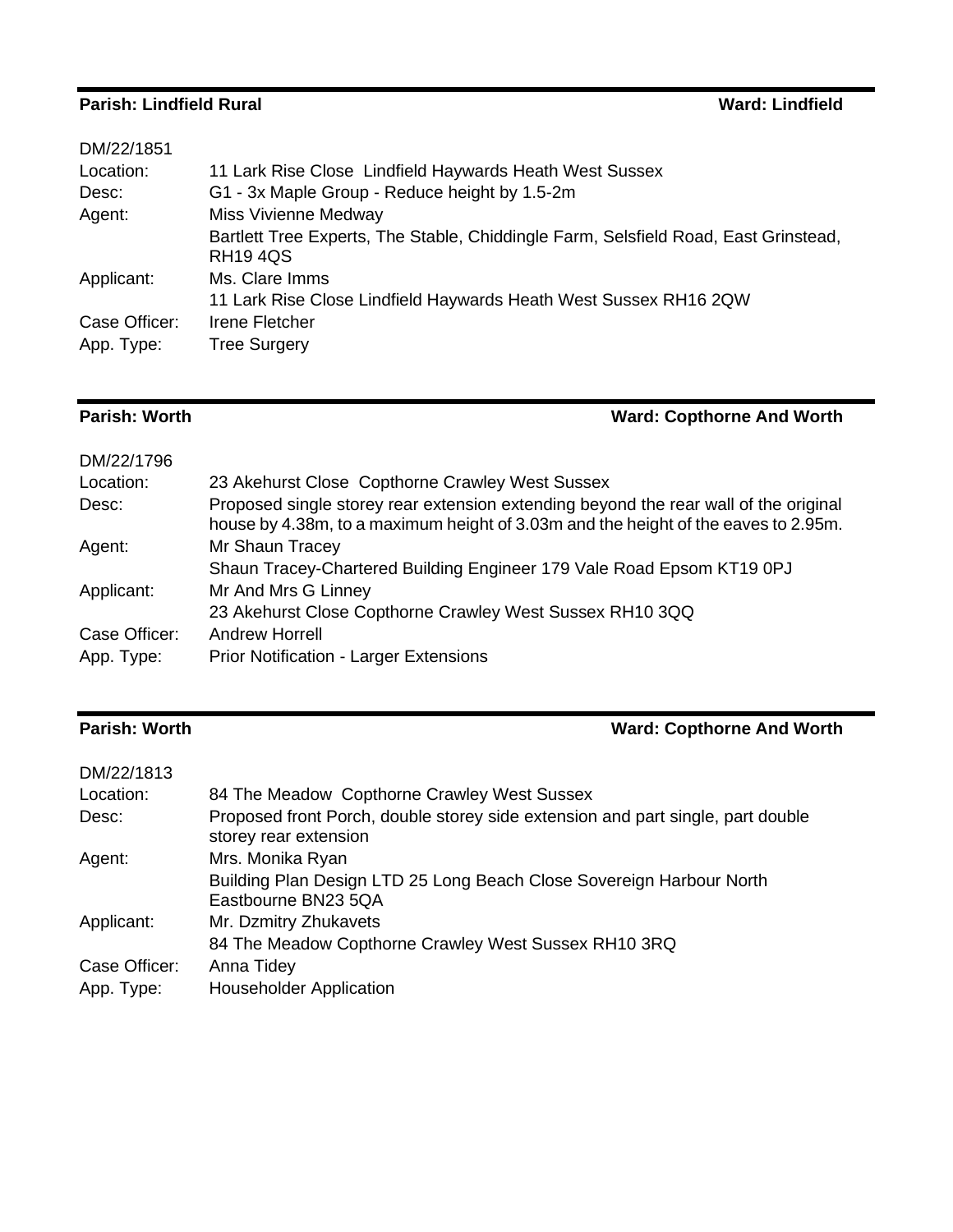## **Parish: Worth Ward: Copthorne And Worth**

| Orchard Side Borers Arms Road Copthorne Crawley                                                                                                                                          |
|------------------------------------------------------------------------------------------------------------------------------------------------------------------------------------------|
| T11 Hawthorn - 3 metre reduction of height and 1 metre reduction of over hanging<br>branches on northern side. T12 Cherry - Raise crown by 2 meters and reduce by 4<br>meters of height. |
| Dr. J Royds-Jones<br>40 Lashmere Copthorne Crawley RH10 3RT                                                                                                                              |
| Irene Fletcher                                                                                                                                                                           |
| <b>Tree Surgery</b>                                                                                                                                                                      |
|                                                                                                                                                                                          |